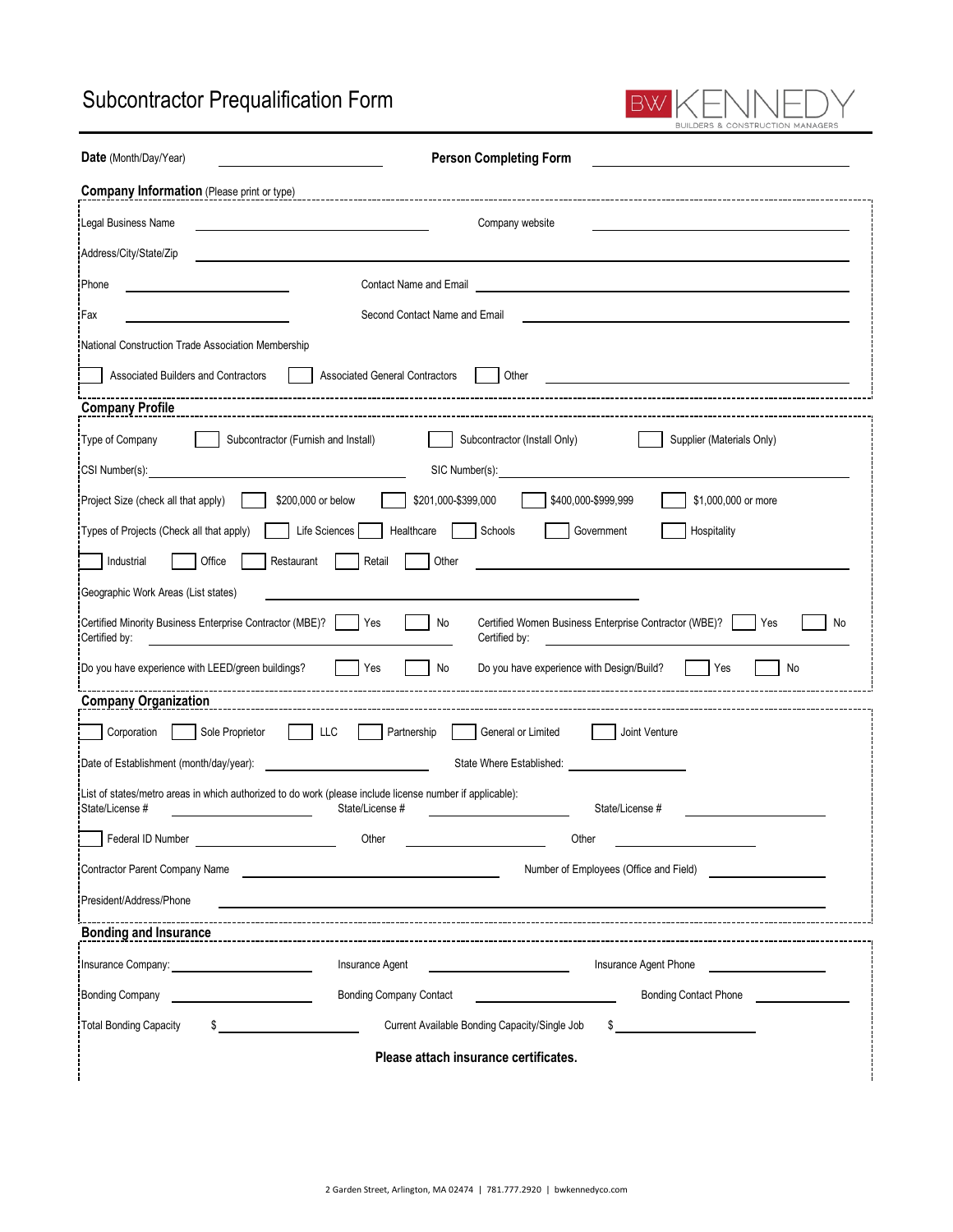## Subcontractor Prequalification Form

| <b>Subcontractor Prequalification Form</b>                                                                                                                                                                                                                                                                                                                                                                                                                                    |                                                  |                                                      |                |  |
|-------------------------------------------------------------------------------------------------------------------------------------------------------------------------------------------------------------------------------------------------------------------------------------------------------------------------------------------------------------------------------------------------------------------------------------------------------------------------------|--------------------------------------------------|------------------------------------------------------|----------------|--|
| Do you currently carry or can you obtain the following insurance coverage?                                                                                                                                                                                                                                                                                                                                                                                                    |                                                  |                                                      |                |  |
| Workers' Compensation Statutory Maximum at Project Site Location                                                                                                                                                                                                                                                                                                                                                                                                              | No<br>Yes                                        |                                                      |                |  |
| Yes<br>General Liability<br>\$1,000,000/\$2,000,000 aggregate                                                                                                                                                                                                                                                                                                                                                                                                                 | Employer Liability \$1,000,000/per statute<br>No | <b>Table 19</b> Yes                                  | No             |  |
| Yes<br>Automobile Liability \$1,000,000/CSL                                                                                                                                                                                                                                                                                                                                                                                                                                   | $\blacksquare$ No                                | Umbrella Liability \$1,000,000/\$1,000,000 aggregate | l No<br>I lYes |  |
|                                                                                                                                                                                                                                                                                                                                                                                                                                                                               |                                                  |                                                      |                |  |
| List your experience modification rate (EMR) for the last three years.<br>Number of OSHA recordable incidents over the last three years. Data available at www.osha.com                                                                                                                                                                                                                                                                                                       |                                                  |                                                      |                |  |
| Year:<br>Rate:                                                                                                                                                                                                                                                                                                                                                                                                                                                                | Year:                                            | Number:                                              |                |  |
| Year:<br>Rate:                                                                                                                                                                                                                                                                                                                                                                                                                                                                | Year:                                            | Number:                                              |                |  |
| Rate:<br>Year:                                                                                                                                                                                                                                                                                                                                                                                                                                                                | Year:<br>Number:                                 |                                                      |                |  |
| Do you have a written safety program?<br>Yes<br>No                                                                                                                                                                                                                                                                                                                                                                                                                            |                                                  |                                                      |                |  |
| Are all employees trained in safety requirements?<br>  Yes                                                                                                                                                                                                                                                                                                                                                                                                                    | No                                               |                                                      |                |  |
| Do you have a company Safety Director or other safety professionals on staff? Yes                                                                                                                                                                                                                                                                                                                                                                                             | No.                                              |                                                      |                |  |
| <u> 1990 - Johann Barbara, martin a</u><br>If yes, Contact Name                                                                                                                                                                                                                                                                                                                                                                                                               | Phone                                            |                                                      |                |  |
|                                                                                                                                                                                                                                                                                                                                                                                                                                                                               |                                                  |                                                      |                |  |
| Maximum Contract Value Completed<br>Year 1<br>$\frac{1}{\sqrt{1-\frac{1}{2}}}\frac{1}{\sqrt{1-\frac{1}{2}}}\frac{1}{\sqrt{1-\frac{1}{2}}}\frac{1}{\sqrt{1-\frac{1}{2}}}\frac{1}{\sqrt{1-\frac{1}{2}}}\frac{1}{\sqrt{1-\frac{1}{2}}}\frac{1}{\sqrt{1-\frac{1}{2}}}\frac{1}{\sqrt{1-\frac{1}{2}}}\frac{1}{\sqrt{1-\frac{1}{2}}}\frac{1}{\sqrt{1-\frac{1}{2}}}\frac{1}{\sqrt{1-\frac{1}{2}}}\frac{1}{\sqrt{1-\frac{1}{2}}}\frac{1}{\sqrt{1-\frac{1}{2}}}\frac{1}{\sqrt{1-\frac{$ | Annual Company Revenue<br>$\frac{1}{2}$          | Current Year Company Workload<br>$\frac{1}{2}$       |                |  |
| Maximum Contract Value Completed<br>Year 2<br>\$                                                                                                                                                                                                                                                                                                                                                                                                                              | Annual Company Revenue<br>$\sim$                 | Current Year Company Workload<br>$\sim$              |                |  |
| Maximum Contract Value Completed<br>Year 3<br>\$                                                                                                                                                                                                                                                                                                                                                                                                                              | Annual Company Revenue<br>$\frac{1}{2}$          | Current Year Company Workload<br>$\frac{1}{2}$       |                |  |
| <b>THEORY CONSUMED TEAM</b> CONSUMPTED THEORY CONSUMPTED THEORY CONSUMPTED TO THE USE OF THE USE OF THE USE OF THE US<br><b>Vendor References</b> (Please list three vendor references who you have bought materials from in the last year.                                                                                                                                                                                                                                   |                                                  |                                                      |                |  |
| Company                                                                                                                                                                                                                                                                                                                                                                                                                                                                       | <b>Contact Name</b>                              |                                                      |                |  |
| Address                                                                                                                                                                                                                                                                                                                                                                                                                                                                       | Contact Phone                                    |                                                      |                |  |
| City/State/Zip                                                                                                                                                                                                                                                                                                                                                                                                                                                                |                                                  |                                                      |                |  |
| Company                                                                                                                                                                                                                                                                                                                                                                                                                                                                       |                                                  | Contact Name                                         |                |  |
| Address                                                                                                                                                                                                                                                                                                                                                                                                                                                                       |                                                  | Contact Phone Contact Phone                          |                |  |
| City/State/Zip                                                                                                                                                                                                                                                                                                                                                                                                                                                                |                                                  |                                                      |                |  |
| Company                                                                                                                                                                                                                                                                                                                                                                                                                                                                       |                                                  | Contact Name                                         |                |  |
| Address                                                                                                                                                                                                                                                                                                                                                                                                                                                                       |                                                  | Contact Phone <b>Example 2018</b>                    |                |  |
| City/State/Zip                                                                                                                                                                                                                                                                                                                                                                                                                                                                |                                                  |                                                      |                |  |
|                                                                                                                                                                                                                                                                                                                                                                                                                                                                               |                                                  |                                                      |                |  |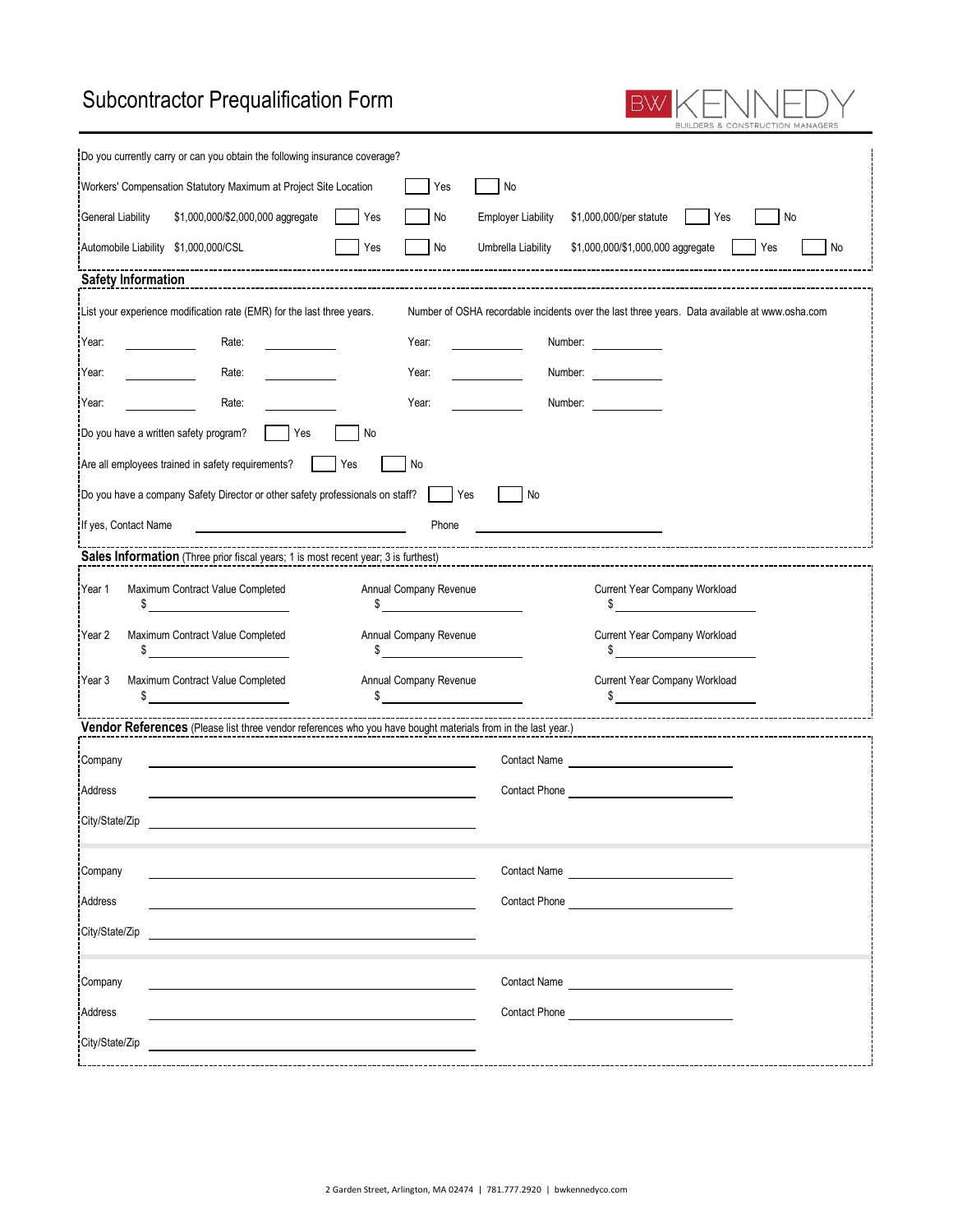

| General Contracting (Please list three general contractors with whom you have worked for in the last year.)                                                                                                                          |                                                                                                                                                                                                                                      |
|--------------------------------------------------------------------------------------------------------------------------------------------------------------------------------------------------------------------------------------|--------------------------------------------------------------------------------------------------------------------------------------------------------------------------------------------------------------------------------------|
| Company                                                                                                                                                                                                                              | Contact Name                                                                                                                                                                                                                         |
| Address                                                                                                                                                                                                                              |                                                                                                                                                                                                                                      |
| City/State/Zip                                                                                                                                                                                                                       |                                                                                                                                                                                                                                      |
| Company<br><u> 1980 - Jan Barnett, fransk politik (d. 1980)</u>                                                                                                                                                                      | Contact Name                                                                                                                                                                                                                         |
| Address                                                                                                                                                                                                                              |                                                                                                                                                                                                                                      |
| City/State/Zip                                                                                                                                                                                                                       |                                                                                                                                                                                                                                      |
| Company<br><u> 1980 - Johann Barn, mars ann an t-Amhainn an t-Amhainn an t-Amhainn an t-Amhainn an t-Amhainn an t-Amhainn an</u>                                                                                                     | Contact Name                                                                                                                                                                                                                         |
| Address                                                                                                                                                                                                                              | Contact Phone <b>Contact Phone</b>                                                                                                                                                                                                   |
| City/State/Zip                                                                                                                                                                                                                       |                                                                                                                                                                                                                                      |
| Bank Reference (Please list a bank with whom you have worked within the last two years)                                                                                                                                              |                                                                                                                                                                                                                                      |
| Company                                                                                                                                                                                                                              |                                                                                                                                                                                                                                      |
| Address                                                                                                                                                                                                                              |                                                                                                                                                                                                                                      |
| Recent Projects (Please complete requested information on company's recent major construction projects either completed or in progress or attach list.)                                                                              | ---------------------------------                                                                                                                                                                                                    |
| Please make additional copies as needed.                                                                                                                                                                                             |                                                                                                                                                                                                                                      |
| Name of Project<br><u> 1980 - Johann Barn, mars ann an t-Amhain Aonaich an t-Aonaich an t-Aonaich ann an t-Aonaich ann an t-Aonaich</u>                                                                                              | Name of Project                                                                                                                                                                                                                      |
| Client/Owner<br>General Contractor                                                                                                                                                                                                   | Client/Owner<br><b>General Contractor</b>                                                                                                                                                                                            |
|                                                                                                                                                                                                                                      | <u> 1980 - Jan James James Jan James James James James James James James James James James James James James Jam</u>                                                                                                                 |
| <b>Contract Value</b>                                                                                                                                                                                                                | <b>Contract Value</b><br>$\sim$                                                                                                                                                                                                      |
| Description of Work Being Performed                                                                                                                                                                                                  | Description of Work Being Performed                                                                                                                                                                                                  |
| Architect/Engineer                                                                                                                                                                                                                   | Architect/Engineer                                                                                                                                                                                                                   |
|                                                                                                                                                                                                                                      | General Contractor Name <b>Serverse Serverse Serverse Serverse Serverse Serverse Serverse Serverse Serverse Serverse Serverse Serverse Serverse Serverse Serverse Serverse Serverse Serverse Serverse Serverse Serverse Serverse</b> |
| Phone                                                                                                                                                                                                                                | Phone                                                                                                                                                                                                                                |
| Completion (Planned) Date                                                                                                                                                                                                            | Completion (Planned) Date                                                                                                                                                                                                            |
|                                                                                                                                                                                                                                      |                                                                                                                                                                                                                                      |
| Name of Project                                                                                                                                                                                                                      | Name of Project                                                                                                                                                                                                                      |
| Client/Owner                                                                                                                                                                                                                         | Client/Owner                                                                                                                                                                                                                         |
| General Contractor<br>the control of the control of the control of the control of the control of the control of                                                                                                                      | General Contractor<br><u> 1989 - Johann John Stein, markin film yn y brening yn y brening yn y brening yn y brening yn y brening yn y b</u>                                                                                          |
| Location <b>Exercise Contract Contract Contract Contract Contract Contract Contract Contract Contract Contract Contract Contract Contract Contract Contract Contract Contract Contract Contract Contract Contract Contract Contr</b> | Location <b>Exercísion Exercísion Exercísion Exercísion</b>                                                                                                                                                                          |
| \$<br><b>Contract Value</b>                                                                                                                                                                                                          | <b>Contract Value</b>                                                                                                                                                                                                                |
| Description of Work Being Performed                                                                                                                                                                                                  | Description of Work Being Performed                                                                                                                                                                                                  |